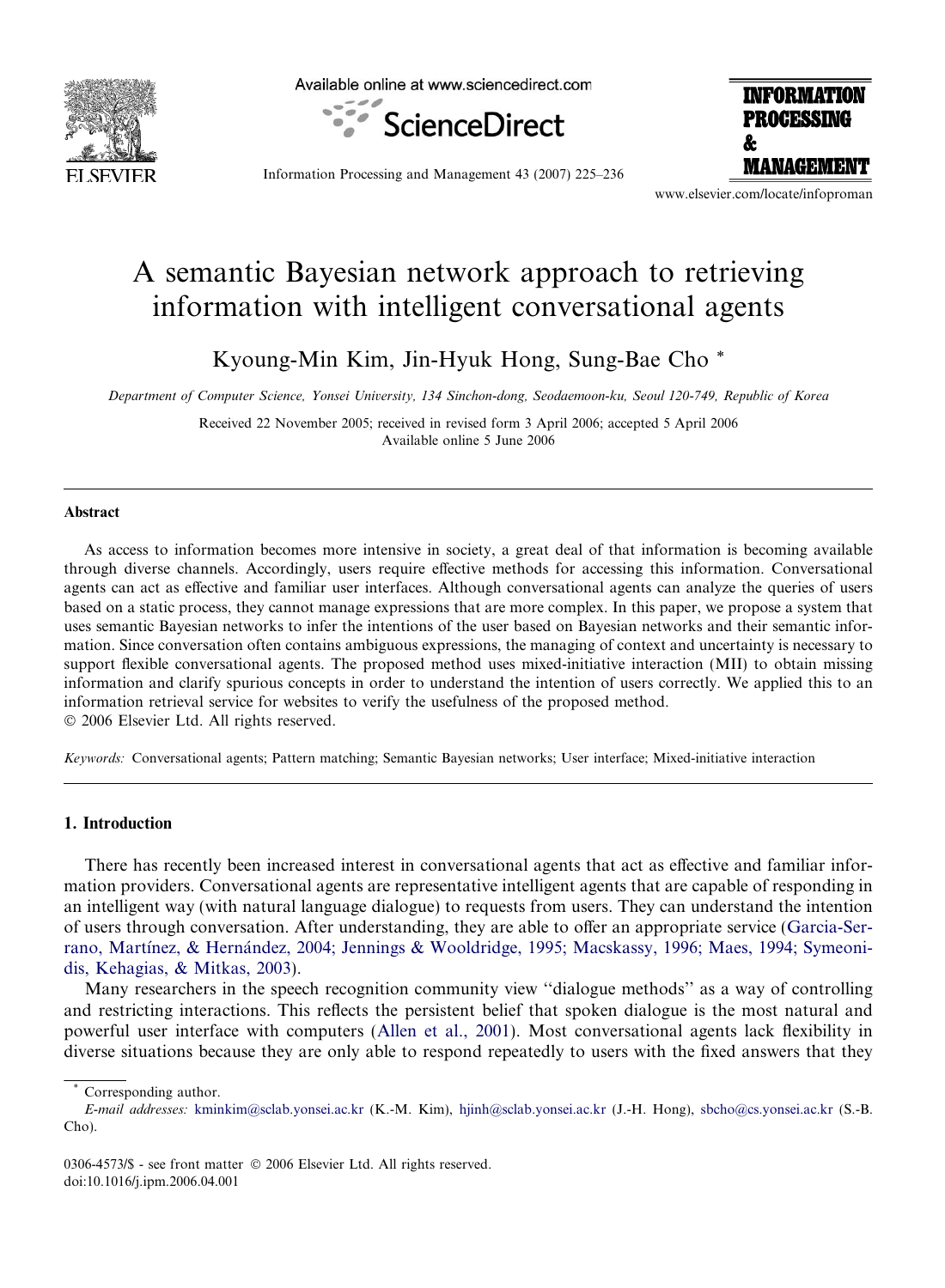have stored in the reply database in advance. Pattern matching, a popular method for constructing conversational agents, works well at sentence level, but it is not feasible when trying to understand dialogues in which context must be considered. Moreover, it is likely to fail to understand complex sentences that require deeper analysis. Recently, researchers have investigated flexible dialogue models using Bayesian networks (BN) ([Hong & Cho, 2003; Horvitz, Breese, Heckerman, Hovel, & Rommelse, 1998\)](#page-11-0).

When application domains are complex with many variables, it becomes very difficult to infer the inference of users. In this paper, we propose a conversational agent that uses semantic Bayesian networks (SeBN). This agent not only reduces the complexity of construction, but also infers user's intentions in more detail. Since conversation often contains ambiguous expressions, the ability to manage context or uncertainty is very important in the construction of flexible conversational agents. The proposed method uses mixed-initiative interaction to obtain missing information and clarify for spurious concepts in order to understand the intention of users correctly. This not only reduces the complexity of the networks, but also infers the intention of users more proactively [\(Allen, 1999](#page-11-0)).

The remainder of this paper is organized as follows. Section 2 discusses related works in terms of intelligent conversational agents and Bayesian network models in information retrieval systems. Section [3](#page-2-0) presents the proposed approach, and Section [4](#page-8-0) presents the results of our experiments. Finally, conclusions and suggestions for future work will be described.

## 2. Backgrounds

## 2.1. Intelligent conversational agents

Conversational agents can communicate with users with natural language dialogue. This method allows an understanding of intentions through conversation and helps the user by executing an appropriate action. Contrary to conventional interfaces like menus and keywords, the use of dialogue makes it possible to interact more naturally and to include information that is more complicated. Therefore, conversational agents can act as effective user interfaces in complex systems (Macskassy, 1996; Nugues, Godéreaux, El Guedj, & Revolta, 1996).

Techniques such as pattern matching, finite-state-machines and frame-based models are used as popular ways of designing conversational agents. For simple tasks, they are good enough because they are based on a static process that predefines all possible types to match. However, performance is limited with conversation that is more realistic. Dynamic topic changing and problem solving present difficulties, and sometimes dialogue is needlessly long and sentences are repeated. In addition, the size of the database needs to increase when analyzing complicated queries, and information might be duplicated unnecessarily. The plan-based model is different from these approaches because it is able to consider the plans and deciding actions of the user. Every time partial information is gathered from each query, and the agent is able to predict intentions gradually [\(Perugini & Ramakrishnan, 2003](#page-11-0)).

Using these techniques, conversational agents have been implemented as guiders for web pages and programs, buying commodities, touring groups and so forth (Zue  $\&$  Class, 2000). Commercial products include Nicole of NativeMinds, SmartBot of Artificial Life, Verbot of Virtual Personalities, and so on.

# 2.2. Bayesian networks for information retrieval

Bayesian networks provide graphical representations that explicitly represent the independency among the variables of a given domain as well as the concise specifications of a joint probability distribution ([Pearl, 1998](#page-11-0)). It is a DAG (directed acyclic graph) model that evaluates the belief of hidden variables with evidences using the dependency between them based on the Bayes' rule. Nodes in the networks represent random variables, and the edges denote the dependency of them (parent nodes for causes and child nodes for results). The edge produces a joint probability distribution, so that the parent has prior probability  $P(p)$  and the child has the conditional probability  $P(c|p)$ . Using the conditional independency, the joint probability distribution  $P(x_1, x_2, \ldots, x_n)$  can be factored as follows:

$$
P(x_1, x_2, \ldots, x_n) = \prod_i P(x_i | \text{Parents}(x_i))
$$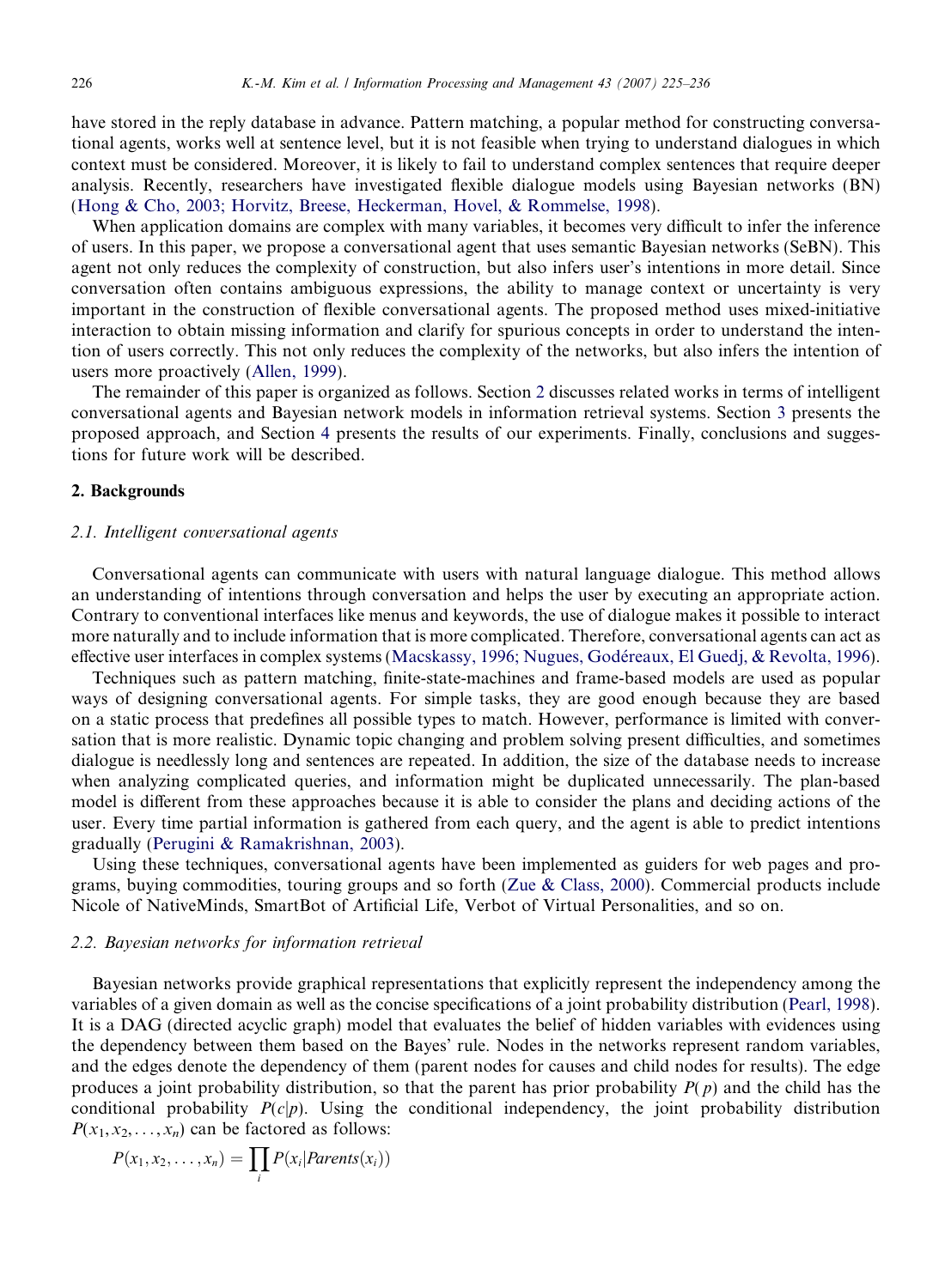<span id="page-2-0"></span>

Fig. 1. Bayesian network in IR.

Bayesian networks were first used in information retrieval (IR) by Turtle and Croft, where they showed that the proposed IR model worked better than several traditional probabilistic models for ranking documents [\(Tutle & Croft, 1990\)](#page-11-0). The model proposed by [Ribeiro-Neto and Muntz \(1996\)](#page-11-0) not only provides probabilistic justification, but also uses evidence from past queries. More recently, Acid, de Campos, Fernández-Luna, and [Huete \(2003\)](#page-11-0) presented a model in which network topology can be defined by an exact propagation algorithm, in order to efficiently compute the relevance probabilities of documents. Bayesian networks have been also applied to other problems such as automatic hypertext construction, information filtering, and document clustering and classification.

According to the fundamental model of Bayesian networks in information retrieval systems, queries, documents and keywords are regarded as events ([Calado, da Silva, Laender, Ribeiro-Neto, & Vieira, 2004\)](#page-11-0). In the network (Fig. 1), node  $D_i$  denotes a document, node Q represents the user query, and node  $K_i$  implies a term used in the domain. The vector  $\vec{k}$  refers to any possible state of the root node  $K_i$ . The relationship between document  $D_i$  and query Q is interpreted as the probability of document  $D_i$  to occur in query Q. Using Bayes' law and the rule of probabilities, probability  $P(D_i|Q)$  can be computed as:

$$
P(D_j|Q) = \eta \sum_k P(D_j|\vec{k}) P(Q|\vec{k}) P(\vec{k})
$$

#### 3. Intelligent conversational agents

In previous studies, question–answering systems responded to queries from users by matching their pattern from a predefined knowledge base. For simple types of queries, the systems were able to offer correct answers, but people usually use difficult queries to understand the actual meaning like omitting important words based on their background or context [\(Meng, Wai, & Pierracinni, 2003](#page-11-0)). In this paper, we classify dialogue models according to the types of queries. Simple types of queries are dealt by using simple question–answering techniques, while the proposed inference model that analyzes semantic relationships between concepts in dialogue manages ambiguous queries.

### 3.1. Application domain

We developed a flexible conversational agent for virtual representation of websites using MFC, as shown in [Fig. 2.](#page-3-0) It consists of a main window for displaying information, an input text box, and an avatar system with a speech generation engine. When the user types a query, the avatar responds in speech with a corresponding action. Q-avatar [\(www.qavatar.com](http://www.qavatar.com)) is employed as the avatar system, while Voiceware (voiceware.co.kr), a solution for speech generation, is used to provide the user with a realistic and convenient interface.

The target domain is mobile websites, which can be accessed with cellular phones, digital cameras, and MP3 players. [Table 1](#page-3-0) describes the attributes of each object in the target database. The database was built by extracting information from five websites: Naver.com [\(www.nshopping.naver.com](http://www.nshopping.naver.com)), Samsung-mall ([www.](http://www.samsung-mall.co.kr) [samsung-mall.co.kr](http://www.samsung-mall.co.kr)), LG-eshop [\(www.gseshop.co.kr\)](http://www.gseshop.co.kr), Enuri.com [\(www.enuri.com](http://www.enuri.com)) and DCinside.com [\(www.dcincide.com](http://www.dcincide.com)).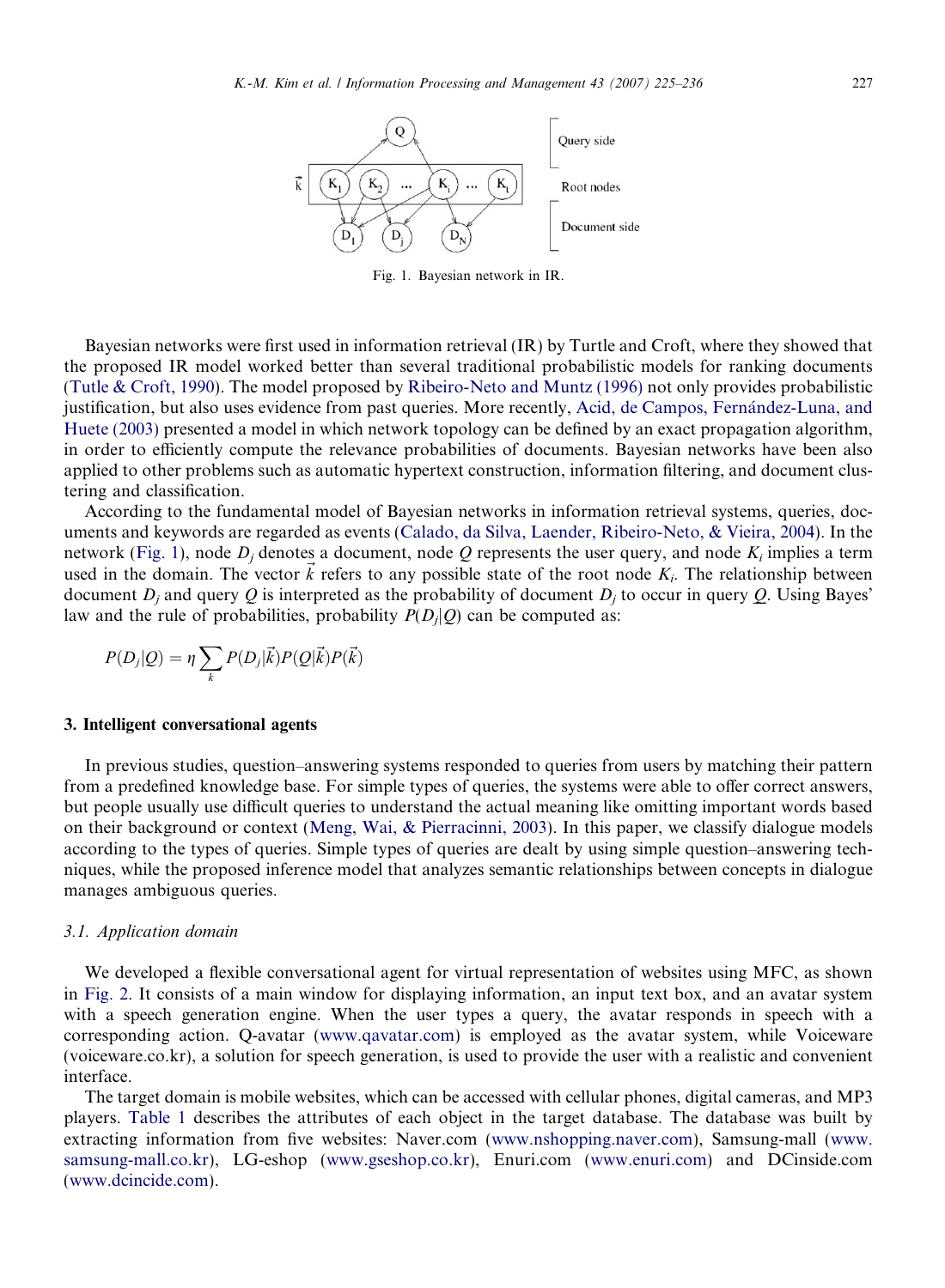<span id="page-3-0"></span>

Fig. 2. The system interface.

| Table 1                   |                                                                                              |
|---------------------------|----------------------------------------------------------------------------------------------|
| The attributes of objects |                                                                                              |
| Object $(#)$              | Attributes                                                                                   |
| Cellular phone (240)      | Brand, product, model, image, bell, camera, pixel, size, weight, color, price, year          |
| Digital camera (688)      | Brand, product, model, image, memory, run-time, size, color, feature, weight, price, year    |
| $MP3$ player $(488)$      | Brand, product, model, image, pixel, memory, size, weight, feature, zoom, color, price, year |

## 3.2. System architecture

As shown in Fig. 3, the proposed conversational agent is composed of two parts: the multi-modal dialogue interface and the inference modules. The multi-modal dialogue interface provides a familiar user interface as well as deals with general queries based on pattern matching, so system developers might easily construct



Fig. 3. The architecture of the proposed agent.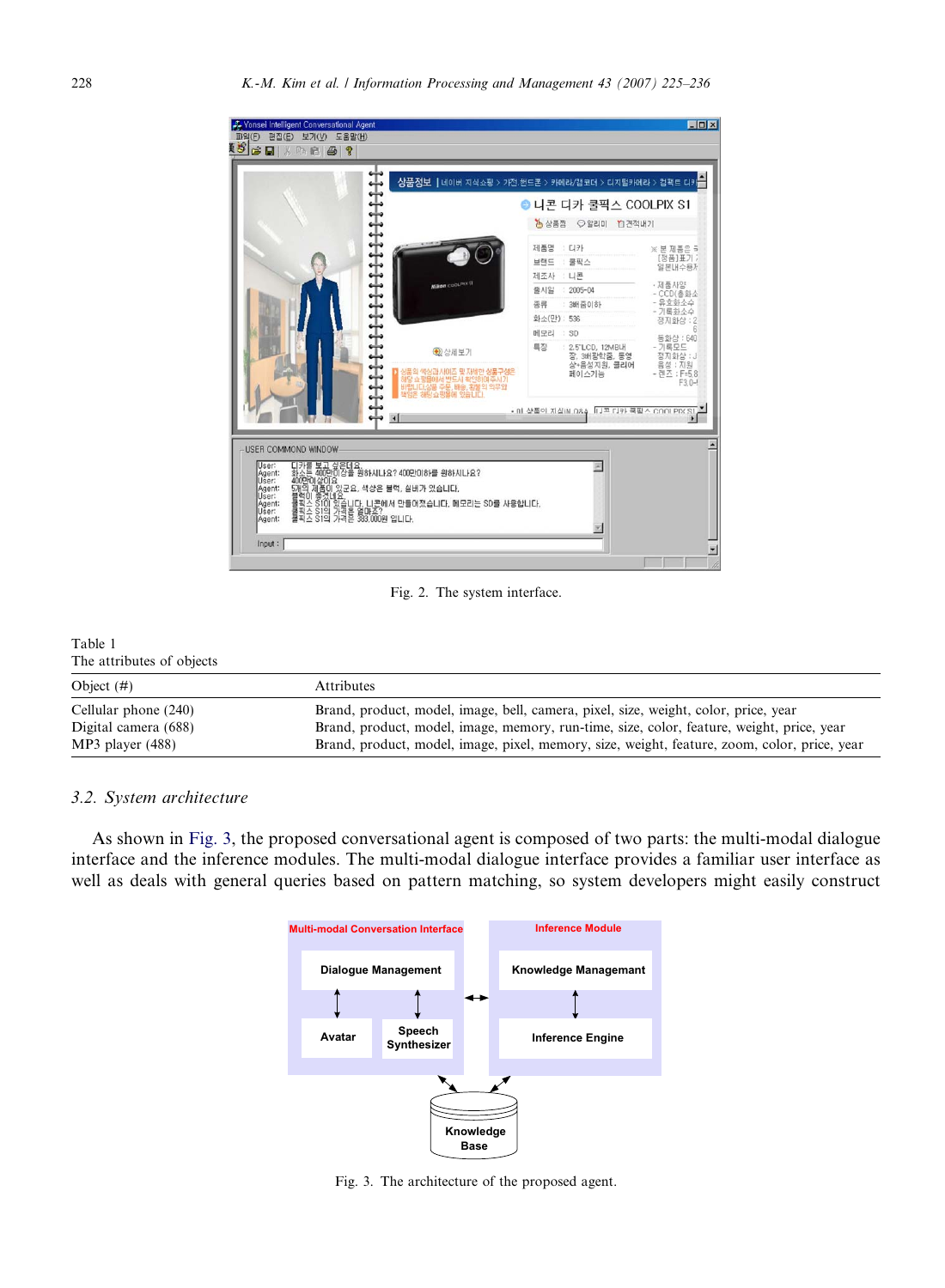answer-scripts independent from the application domain. The inference module is composed of the inference engine and knowledge management module, where the inference engine analyzes what the user wants from ambiguous queries and the knowledge management stores information in the target domain by extracting specific content from web pages and accumulating this into the knowledge base. If there is not enough information to infer the intention, additional information is collected proactively from the user to provide proper responses to users. In the viewpoint of scalability of systems, the developers only construct the inference module according to the target domain.

In order to manage various queries, it is necessary to divide dialogue modules and set a hierarchical priority according to dialogue type. A subsumption architecture ([Brooks, 1986\)](#page-11-0), as proposed by Brooks, can be adopted to select one dialogue act per query. As shown in Fig. 4, the dialogue management module works in advance to respond to simple queries named ''general dialogue.'' When it fails, the system regards the query as ''information retrieval dialogue'' and uses the inference module to manage it.

## 3.3. Dialogue management module

Fig. 4 shows the overall procedure of managing dialogue. In the preprocessing stage, keywords are extracted from the input query to match keywords in the answer-scripts. Responses can be output when scripts match. A set of candidate scripts are then sequentially matched to find appropriate responses, where the pattern of a given script is composed of keywords in the target domain. In pattern matching, a pattern–response pair can be selected by estimating the matched keyword frequency.

Traditional matching yields a high score when many keywords match, since it only considers the number of matches. However, it might fail because of the amount of information included in an input query as shown in Table 2.

As the knowledge base increases, there will be many duplicated or similar patterns. Therefore, it is necessary that the matching process consider the amount of information. In this paper, matching scores are



Fig. 4. Dialogue management of the proposed conversational agent.

| Table 2                       |  |  |
|-------------------------------|--|--|
| Examples for keyword matching |  |  |

| Query     | Keywords<br>abcd | Traditional<br>matching (precision) | Recall | F-measure $(\alpha:1)$ |
|-----------|------------------|-------------------------------------|--------|------------------------|
| Pattern A | abc              | 0.75(X)                             | 1.0(0) | 0.86(X)                |
| Pattern B | abcde            | 1.0(0)                              | 0.8(X) | 0.89(X)                |
| Pattern C | abcd             | 1.0(0)                              | 1.0(0) | 1.0(0)                 |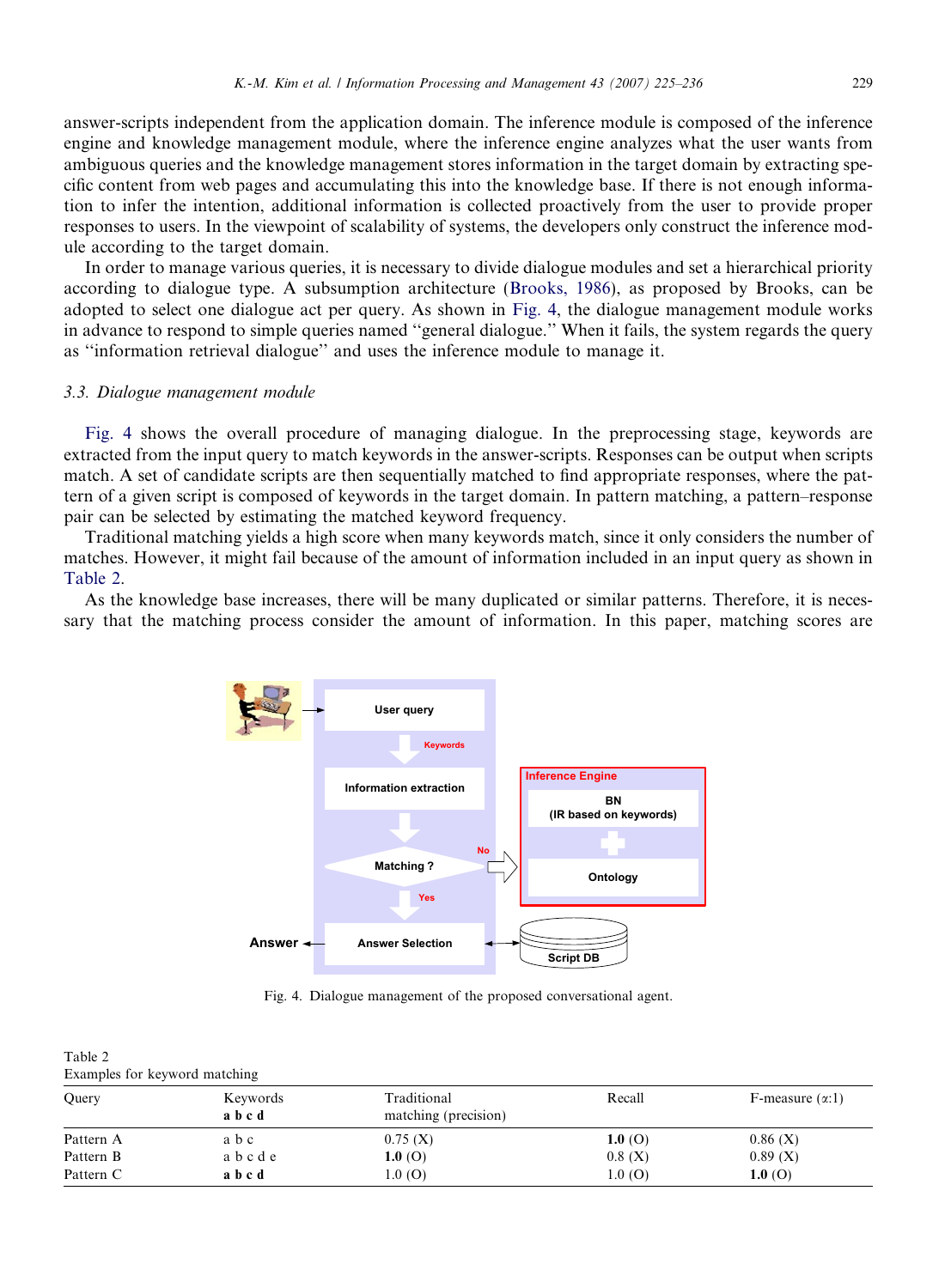calculated by the F-measure, which is a popular form of text classification. It sets up a weight of  $\alpha$  as 1, considering both precision and recall equally.

F-measure  $= \frac{(\alpha + 1) \times \text{precision} \times \text{recall}}{1 - \text{precision} \times \text{recall}}$  $\alpha \times$  precision + recall precision  $=$   $\frac{A}{A+B}$ recall  $=$   $\frac{A}{A+C}$ 

| Pattern–response pairs | Input query |              |  |  |
|------------------------|-------------|--------------|--|--|
|                        | Included    | Not included |  |  |
| Included               |             |              |  |  |
| Not included           |             |              |  |  |

# 3.4. Inference module using SeBN

To obtain efficient inference, we design semantic Bayesian networks to be composed of the probabilistic inference and the semantic inference. This stepwise modeling helps to understand intentions of users in detail through conversation.

Fig. 5 shows a brief overview of the proposed semantic Bayesian network. It has three levels according to function: keywords, concepts, and targets. The keyword layer consists of words related to the user's query,



Fig. 5. The architecture of SeBN for inference.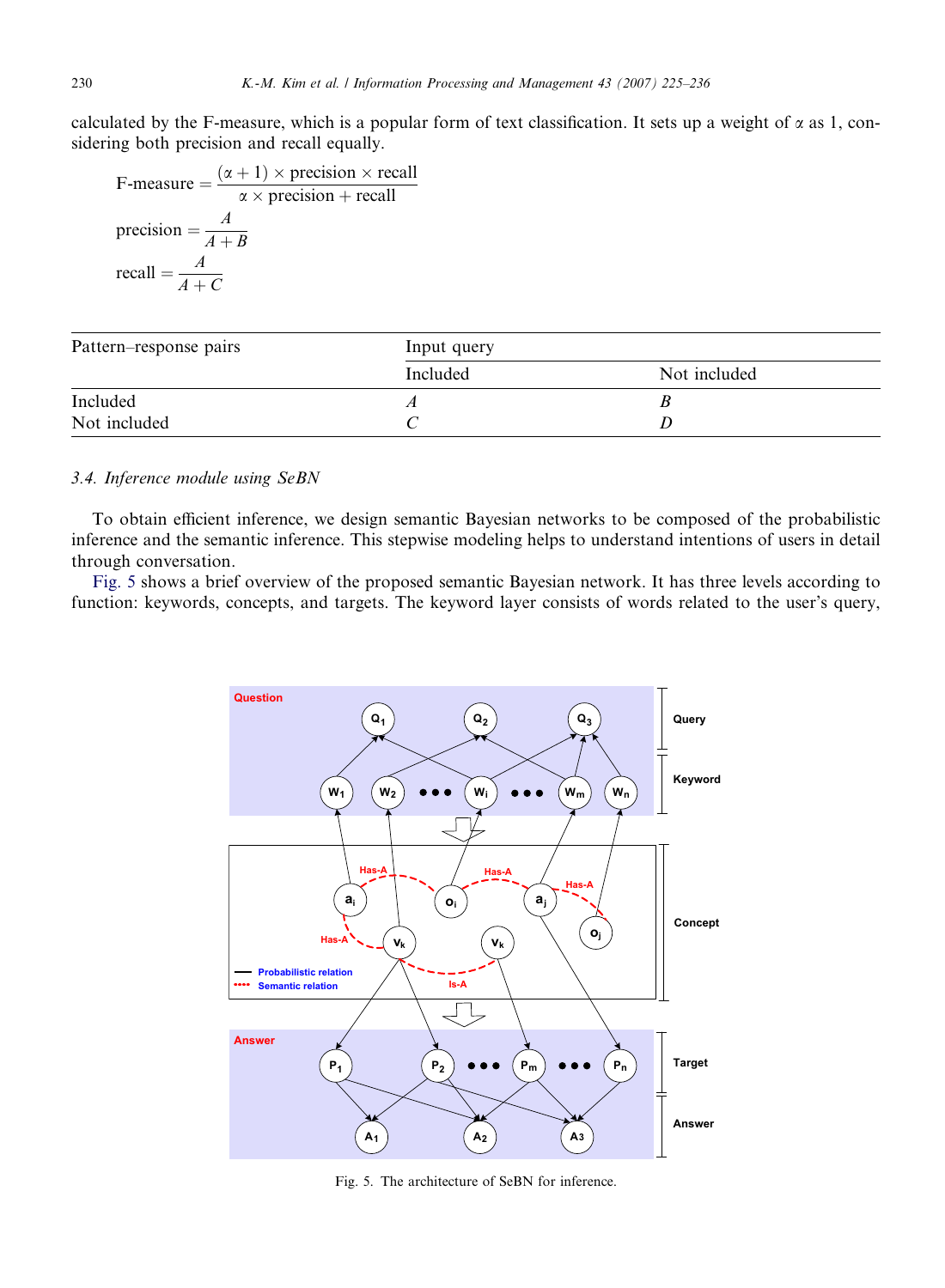while the concept layer is composed of entities of the domain and their semantic relationships. The target layer represents target information (products) whose attributes are defined. The concept layer is divided into three components: objects, attributes, and values. Each object is a set of attribute–value pairs, where node  $a_i$  is an attribute and node  $v_k$  is a value in the domain. A solid line represents the probabilistic relationship between nodes, while a dotted line signifies the semantic relationship between them. Especially, in the application domain, there are about 120 concepts and 1400 products used as nodes in the networks.

The probabilistic relationship in semantic Bayesian networks is similar to that of the traditional IR model. First, it infers probabilistically between the keyword layer and the concept layer. The user's query  $U = \{k_1, k_2, \ldots, k_t\}$ , where the keyword  $k_i$  is interpreted as an elementary word in the keyword layer. It sets a keyword node as 1 when the given word in the keyword layer is observed in query Q and otherwise, it is set as 0

$$
P(w_i) = \begin{cases} 1, & w_i \in U \\ 0, & w_i \notin U \end{cases}
$$

It then infers the probability of each node in the concept layer when all evidence variables associated with the keywords are set. The probability  $P(c|W)$ , using keyword W in the keyword layer as evidence, is defined as follows:

$$
P(c|W) = P(c|w_1, w_2, ..., w_N) = \frac{P(c) \times P(w_1, w_2, ..., w_N|c)}{P(w_1, w_2, ..., w_N)} \approx P(c) \times P(w_1, w_2, ..., w_N|c)
$$
  
=  $P(c) \times P(w_1|c) \times P(w_2|c) \times \cdots \times P(w_N|c) = P(c) \prod_{i=1}^{n} P(w_i|c)$ 

where N means the sum of the nodes in the keyword set,  $c \in O \cup A \cup V(W$ : a set of keywords, O: a set of objects, A: a set of attributes, V: a set of values). After computing the probability of all the nodes in the concept layer, it infers the probability  $P(p|C)$  of the product p in the target layer, using them as evidence.

$$
P(p|C) = P(p|c_1, c_2, ..., c_L) = \frac{P(p) \times P(c_1, c_2, ..., c_L|p)}{P(c_1, c_2, ..., c_L)} \approx P(p) \times P(c_1, c_2, ..., c_L|p)
$$
  
=  $P(p) \times P(c_1|p) \times P(c_2|p) \times \cdots \times P(c_L|p) = P(p) \prod_{i=1}^{L} P(c_i|p)$ 

where L means the sum of the nodes in the concept set,  $C = O \cup A \cup V(C$ : a set of concepts, O: a set of objects, A: a set of attributes, V: a set of values). In conclusion, the probability  $P(p|W)$  between the concept layer and the target layer is defined as:

$$
P(p|W) = \eta \sum_{i=1}^{L} (p|c_i) P(W|c_i) P(c_i)
$$

It selects a node in the target layer whose probability is higher than the threshold after the inference. It then provides information about the target product to the user when a proper number of nodes are selected. In this paper, we define successful execution as what happens when a product is selected.

This work also includes a preliminary examination of the portability of the BN-based framework across different application domains. Migration to new applications often implies a lack of domain-specific data to train the BN probabilities. Under such circumstances, the BN probabilities can be hand-assigned to reflect the ''degree of belief '' of the knowledge domain expert. The hand-assigned model requires human knowledge in order to decide the BN probabilities [\(Hix & Hartson, 1993; Meng et al., 2003](#page-11-0)). In this paper, we provide guidelines for assigning conditional probabilities manually in order to consider scalability.  $P(p|c)$  and  $P(w|c)$  are designed according to the same principles. We also present the designing guidelines of conditional probabilities with the use of  $P(w|c)$ . In the following w describes general principles for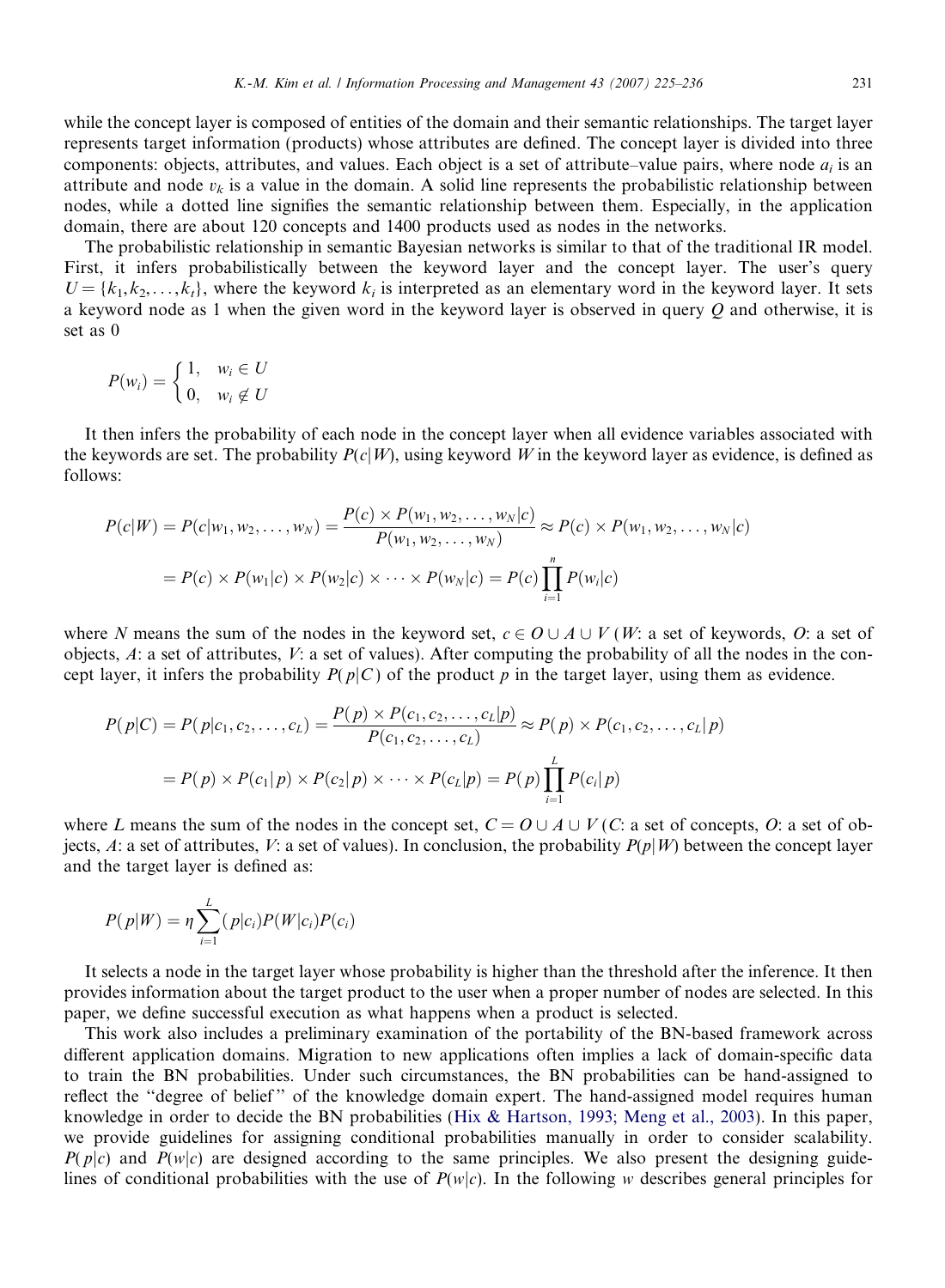Table 4

Table 3 Guidelines for assigning values to  $P(w=1|c_i=1)$  and  $P(w=1|c_i=0)$ 

| Condition                                        | Probability of $P(w=1 c_i=1)$ |
|--------------------------------------------------|-------------------------------|
| <i>w</i> must occur given $c_i$                  | $0.95 - 0.99$                 |
| <i>w</i> often occurs given $c_i$                | $0.7 - 0.8$                   |
| <i>w</i> may occur given $c_i$                   | $0.4 - 0.6$                   |
| <i>w</i> seldom occurs given $c_i$               | $0.2 - 0.3$                   |
| <i>w</i> never occurs given $c_i$                | $0.01 - 0.1$                  |
|                                                  | Probability of $P(w=1 c_i=0)$ |
| $w$ always occurs for concepts other than $c_i$  | $0.7 - 0.9$                   |
| w sometimes occurs for concepts other than $c_i$ | $0.2 - 0.5$                   |
| $w$ seldom occurs for concepts other than $c_i$  | $0.01 - 0.1$                  |

assigning  $P(w = 1 | c_i = 1)$  and  $P(w = 1 | c_i = 0)$ . The remaining probabilities can be derived from the following formula:

$$
P(w = 0|c_i = 1) = 1 - P(w = 1|c_i = 1)
$$
  

$$
P(w = 0|c_i = 0) = 1 - P(w = 1|c_i = 0)
$$

Table 3 presents guidelines by which we assign values to the joint probabilities  $P(w = 1|c_i = 1)$  and  $P(w = 1|c_i = 0)$ . The assignment is based on the designer's judgment of the possible occurrence frequency of a keyword w and in the concepts of the goal  $c_i$ . If we identify a keyword w to be mandatory for a concept of goal  $c_i$ , we will hand-assign a high probability roughly from 0.95 to 0.99 for  $P(w = 1|c_i = 1)$ . For example, the assigned values of  $P(w = 1|c_i = 1)$  are increased to the range 0.95–0.99 since there is close correlation between the keyword "hue" and a concept "color." Similarly, the assigned values of  $P(w = 1|c_i = 1)$  are decreased to the range 0.7–0.8 because there is high correlation between the keyword ''red'' and a concept "color." The assigned values for  $P(w = 1|c_i = 1)$  range from 0.2 to 0.3 since the keyword "blue" is not usually associated with the keyword "red." In the conditional probability  $P(w = 1 | c_i = 0)$ , we assign a high probability for keywords that often occur for concepts other than  $C_i$  and a low probability for keywords that seldom occur for concepts other than  $C_i$ .

When there is no product selected, it executes the semantic inference of semantic Bayesian networks in the concept layer. There are two major relationships ('Has-a', and 'Is-a') between nodes while 'Is-a' has two different types (' $O-A$ ', and ' $A-V$ ') as shown in Table 4.

[Table 5](#page-8-0) shows the semantic inference executed when the probabilistic inference fails to infer the user's intention. At first, it searches for an object node whose probability is higher than the threshold. Then, it looks up an attribute whose probability is lower than the threshold, which has an ' $O-A$ ' relationship with the object node. It collects supplementary information on the attribute selected and carries out the inference again with information gathered from the user. It repeats the procedure until a target product is selected. In order to discover exactly what the user wants, it needs to gather enough information to infer target products. Traditional information retrieval systems work well only when the user's queries includes enough information for inference. When there is not enough information, however, the proposed method provides a suitable response to the user based on the mixed-initiative interaction.

| Semantic relations |                                     |                |                                                     |
|--------------------|-------------------------------------|----------------|-----------------------------------------------------|
| Class              | Sub-classification                  | Relationship   | Examples                                            |
| Has-a              | Object-attribute<br>Attribute–value | $O-A$<br>$A-V$ | Phone-bell, MP3 player-price<br>Size-big, price-low |
| Is-a               | $\overline{\phantom{a}}$            | Is-a           | Size-volume                                         |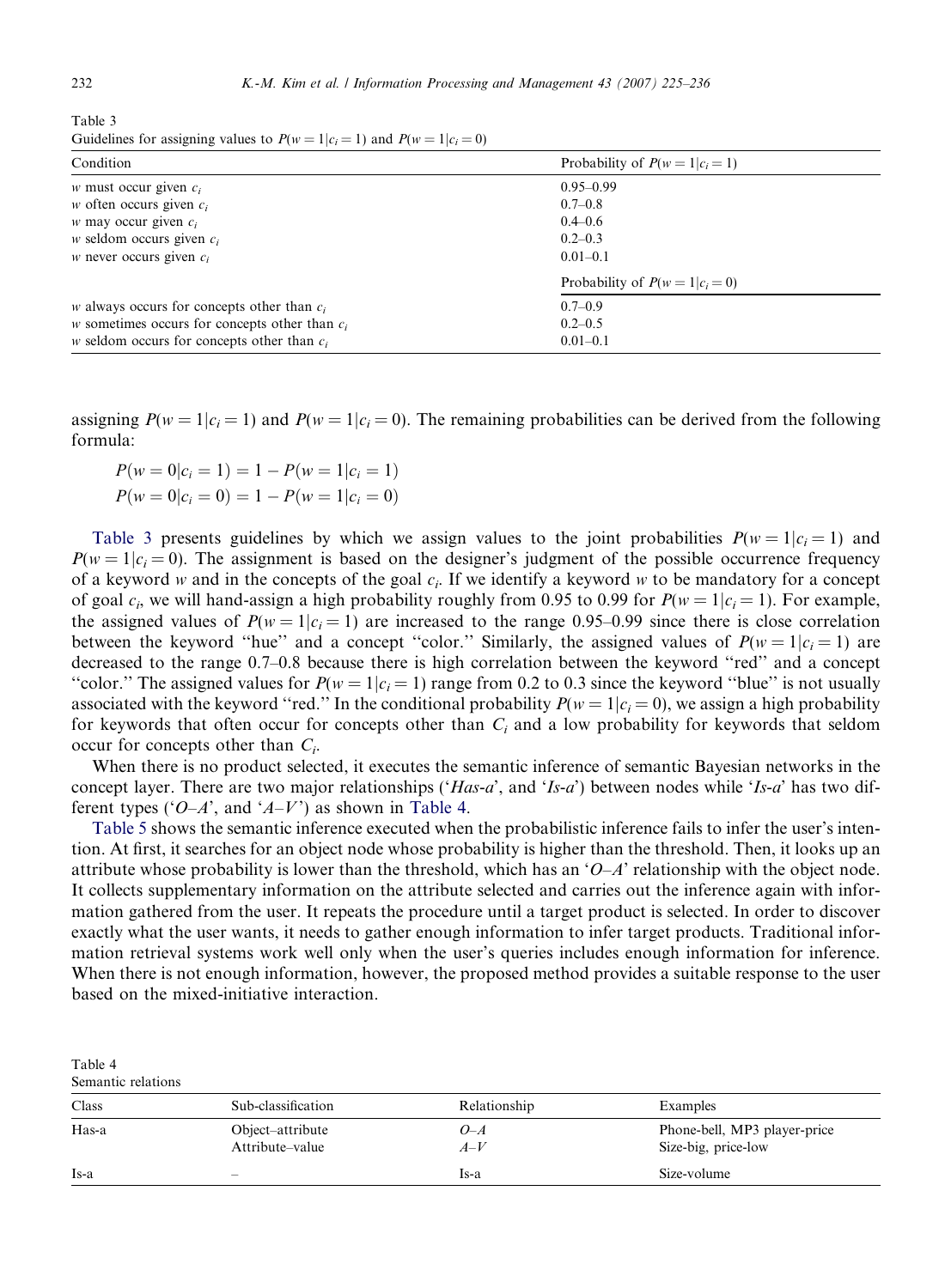<span id="page-8-0"></span>Table 5 Semantic inference in SeBN

```
[Concept]
    Object: O = \{o_1, o_2, o_3, \ldots, o_n\}Attribute: A = \{a_1, a_2, a_3, \ldots, a_n\}Value : V = \{v_1, v_2, v_3, \ldots, v_n\}i = \text{find} high probability object();
// Search an object over the threshold.
if (object(\rho) > \alpha) {
    j = \text{find } OA attribute(o);
    // Search attribute 'a' whose probability is below the threshold which has an O-A relationship with node o.
    if (attribute(a) < \beta)
        response (a, v);
    else
        reject;
}
else {
   j = \text{find} high probability attribute();
    // Search attribute 'a' over the threshold
    if (attribute(a) > \alpha) {
    // Search attribute 'a' whose probability is below the threshold which has an O-A relationship with node o.
        i = \text{find}\_\text{OA}\_\text{object}(o);response(o);else
        reject;
}
```
## 4. Experimental results

# 4.1. Qualitative analysis: illustration of MII for searching targets with insufficient information

In many cases, users have background knowledge in addition to the content of their conversations, so queries may not include all the information required to infer the user's intentions. The proposed conversational agent uses a mixed-initiative dialogue by requesting additional information from the user. Finally, information on the target product is provided to the user after inference.

As shown in [Dialogue 1,](#page-9-0) the agent searches plural objects from the initial query. Since the agent needs additional information for correct intention inference, it outputs a supplementary query to the user, such as ''Which color would you like? Red or Silver?'' as the mixed-initiative interaction. The user responds ''I'd like red.'' The agent then executes the probabilistic inference again using semantic Bayesian networks based on this response. Until it detects plural products as the result of prior inference, the agent keeps up the conversation by using mixed-initiative interaction. If a product is selected, the agent finishes the inference and provides information about the target product.

## 4.2. Quantitative analysis

#### 4.2.1. Experimental designs

In order to evaluate the opinions of how satisfied younger adults are with the efficiency of the agent, we compared three conversational agents: script-based, BN-based and SeBN-based agents. The experiment aimed to estimate the speed and accuracy of the agent's responses. Thirty South Korean subjects aged from 22 to 33 evaluated the different kinds of agents. [Table 6](#page-9-0) shows the characteristics of these subjects. They had to perform ten tasks to search for information on several products, for example ''find a small digital camera with a resolution rate of four million pixels.'' The users evaluate each system by posing questions constructed according to the QUIS (questionnaire for user interface satisfaction). Satisfaction scores were measured by single items on five-point Likert scales  $(1.0 = "not at all", 5.0 = "very much")$  for each task.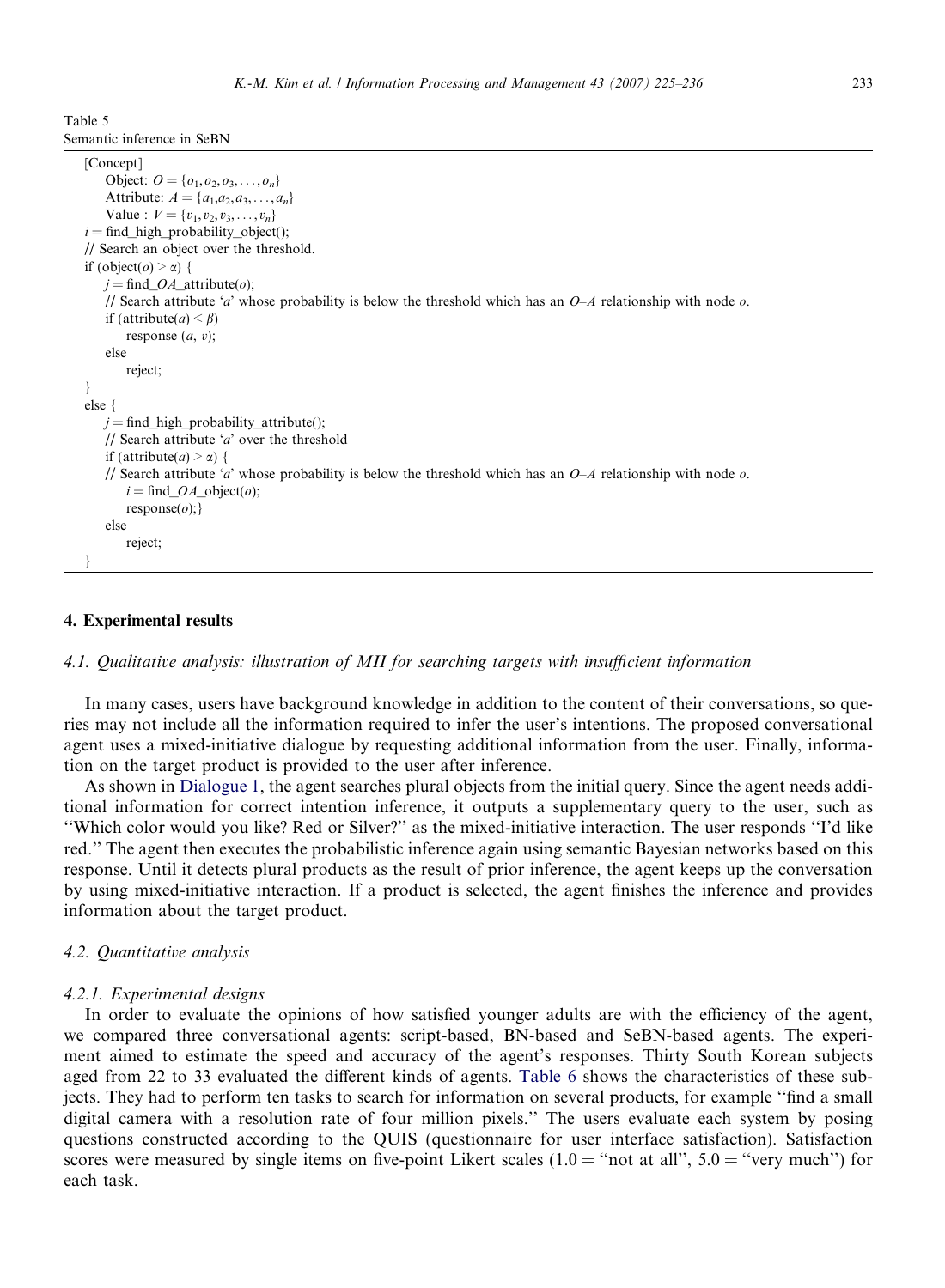<span id="page-9-0"></span>

Dialogue 1. The target retrieval using MII.

| Table 6                           |  |
|-----------------------------------|--|
| Comparative results in efficiency |  |

| Characteristics                      | Value                  | Proportion $(\% )$ |  |  |
|--------------------------------------|------------------------|--------------------|--|--|
| Occupation                           | Workers                | 16.7               |  |  |
|                                      | Graduate students      | 33.3               |  |  |
|                                      | Undergraduate students | 50                 |  |  |
| <b>Sex</b>                           | Male                   | 50                 |  |  |
|                                      | Female                 | 50                 |  |  |
| Experience on the internet           | Less than 1 year       | 10                 |  |  |
|                                      | More than 1 year       | 90                 |  |  |
| Experience with 'messenger' services | Yes                    | 80                 |  |  |
|                                      | No                     | 20                 |  |  |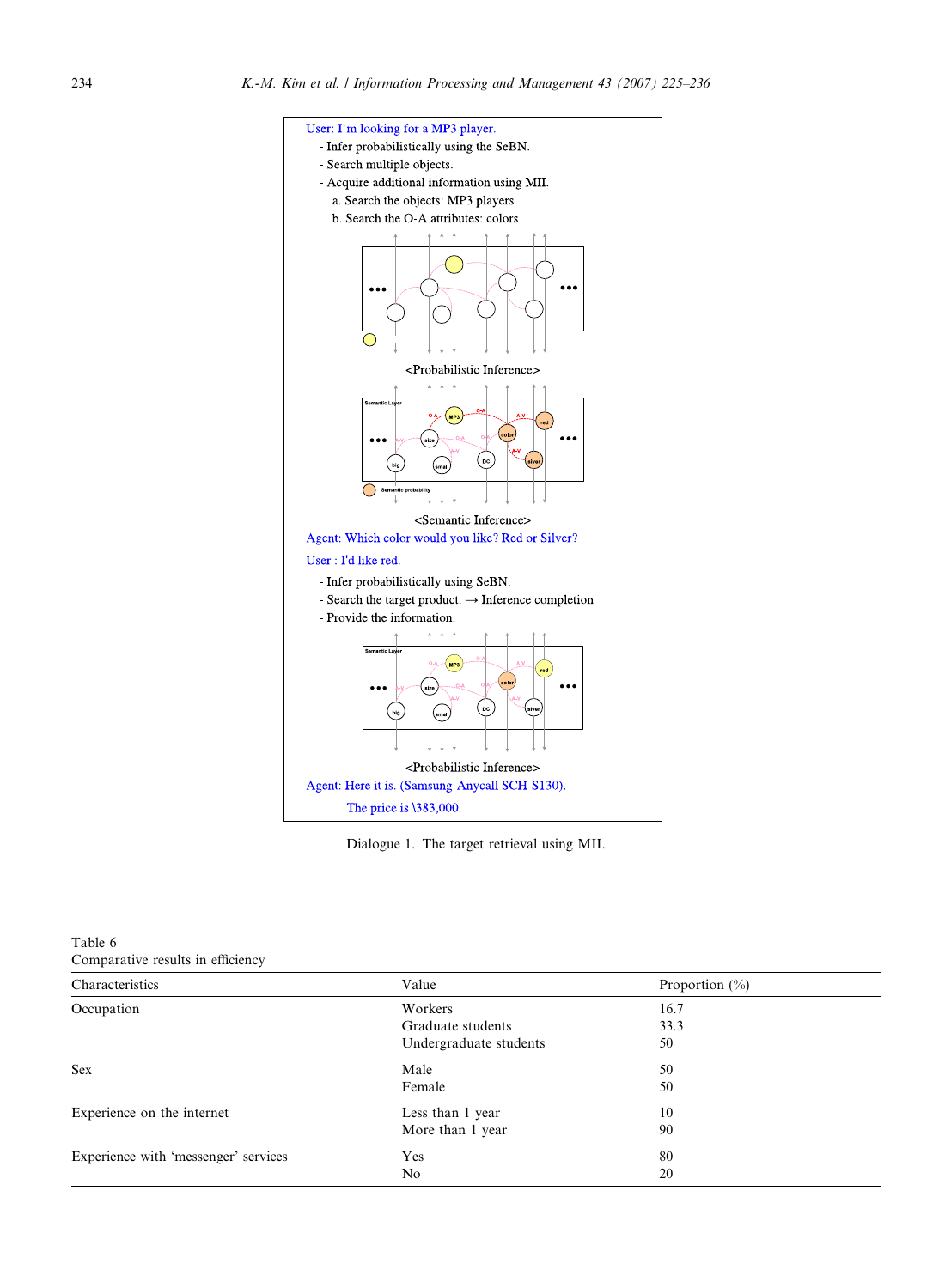Table 7 Comparative results in efficiency

| Retrieval rate (PR)       | Script     |      | ΒN         |      | SeBN       |      |
|---------------------------|------------|------|------------|------|------------|------|
| Average interactions (AI) | PR $(\% )$ | AI   | PR $(\% )$ | Al   | PR $(\% )$ | AI   |
| Average                   | 87.5       | 3.53 | 92.15      | 3.18 | 94.42      | 2.96 |

Table 8

Comparative results of user satisfaction

| User satisfaction | Script |           |      | BN        |      | <b>SeBN</b> |  |
|-------------------|--------|-----------|------|-----------|------|-------------|--|
|                   | Mean   | <b>SD</b> | Mean | <b>SD</b> | Mean | <b>SD</b>   |  |
| Easy              | 2.9    | .7379     | 4.0  | .4714     | 4.6  | .5164       |  |
| Friendly          | 2.7    | .6749     | 3.8  | .4216     | 4.7  | .4830       |  |
| Informative       | 3.1    | .5676     | 3.7  | .6749     | 4.4  | .5164       |  |
| Repetitive        | 3.9    | .8756     | 2.3  | .4830     | 1.6  | .5164       |  |
| Interesting       | 3.1    | .5676     | 3.8  | .7888     | 4.5  | .5270       |  |

## 4.2.2. Analyses of results

The results (see Table 7) show that the proposed method ( $M = 94.42$ ) is superior to the others ( $M = 92.15$ , 87.51). SeBN-based agents can manage various types of dialogues while script-based and BN-based agents fail to respond. SeBN-based agents also show good performance in providing suitable responses for users with only a few interactions  $(M = 2.96)$ .

As shown in Table 8, satisfaction was very high when using the proposed method. The effects of the proposed method were evaluated in terms of the following criteria: ease of use, friendliness, informativeness, repetition and level of interest. These criteria were statistically measured by means of a one-way ANOVA with a variant of the SeBN as the among-systems factor. Post-hoc tests were also conducted, whenever one or more significant factor entailed more than two of the criteria. The emotional state measure revealed significant differences among the systems  $(F(2, 27) = 21.581, p < .05)$ . It showed that ease of use with SeBN-based agents was much higher ( $M = 4.6$ , SD = .5164) than with script-based agents ( $M = 2.9$ , SD = .7379) and BN-based agents ( $M = 4.0$ , SD = .4714). In terms of friendliness, the average score of the SeBN-based agents ( $M = 4.7$ ,  $SD = .4830$ ) was significantly higher than that of the script-based agents ( $M = 2.7$ ,  $SD = .6749$ ) and the BNbased agents ( $M = 3.8$ , SD = .4216), ( $F(2, 27) = 34.731$ ,  $p < .05$ ). There was a significant difference ( $F(2, 27) =$ 12.160,  $p < .05$ ) in informativeness for script-based agents ( $M = 3.1$ , SD = .5676), BN –based agents ( $M = 3.7$ ,  $SD = .6749$ ) and SeBN-based agents ( $M = 4.4$ ,  $SD = .5164$ ) and the SeBN-based agents rated higher than all the other systems. The most noticeable result was in terms of repetition. The value of the SeBN-based agents  $(M = 1.6, SD = .5164)$  was significantly lower than that of the script-based agents  $(M = 3.9, SD = .8756)$  and the BN-based agents  $(M = 2.3, SD = .4830), (F(2, 27) = 32.921, p < .05)$ . In other words, the proposed method minimized unnecessary information in conversations. Finally, as for level of interest, SeBN-based agents  $(M = 4.5, SD = .5270)$  produced a significantly higher score than script-based agents  $(M = 3.8, SD = .5270)$ .7888) and BN-based agents ( $M = 3.1$ , SD = .5676), ( $F(2, 27) = 12.027$ ,  $p < .05$ ).

## 5. Conclusions and future works

We have proposed a conversational agent that uses semantic Bayesian networks in order to be more flexible and considerable in terms of inferring intentions. If the information in the queries is insufficient, the agent asks the user to provide more information in order to infer the intention correctly. Finally, answering performance is improved when using SeBN-based agents. It is presumed that the design of networks will become easier and more comprehensible, since designers will be able to use more intuition.

The manual design of networks requires overhead operation, so research on the automatic construction of semantic Bayesian networks remains necessary, which improves the scalability of the proposed method. Several